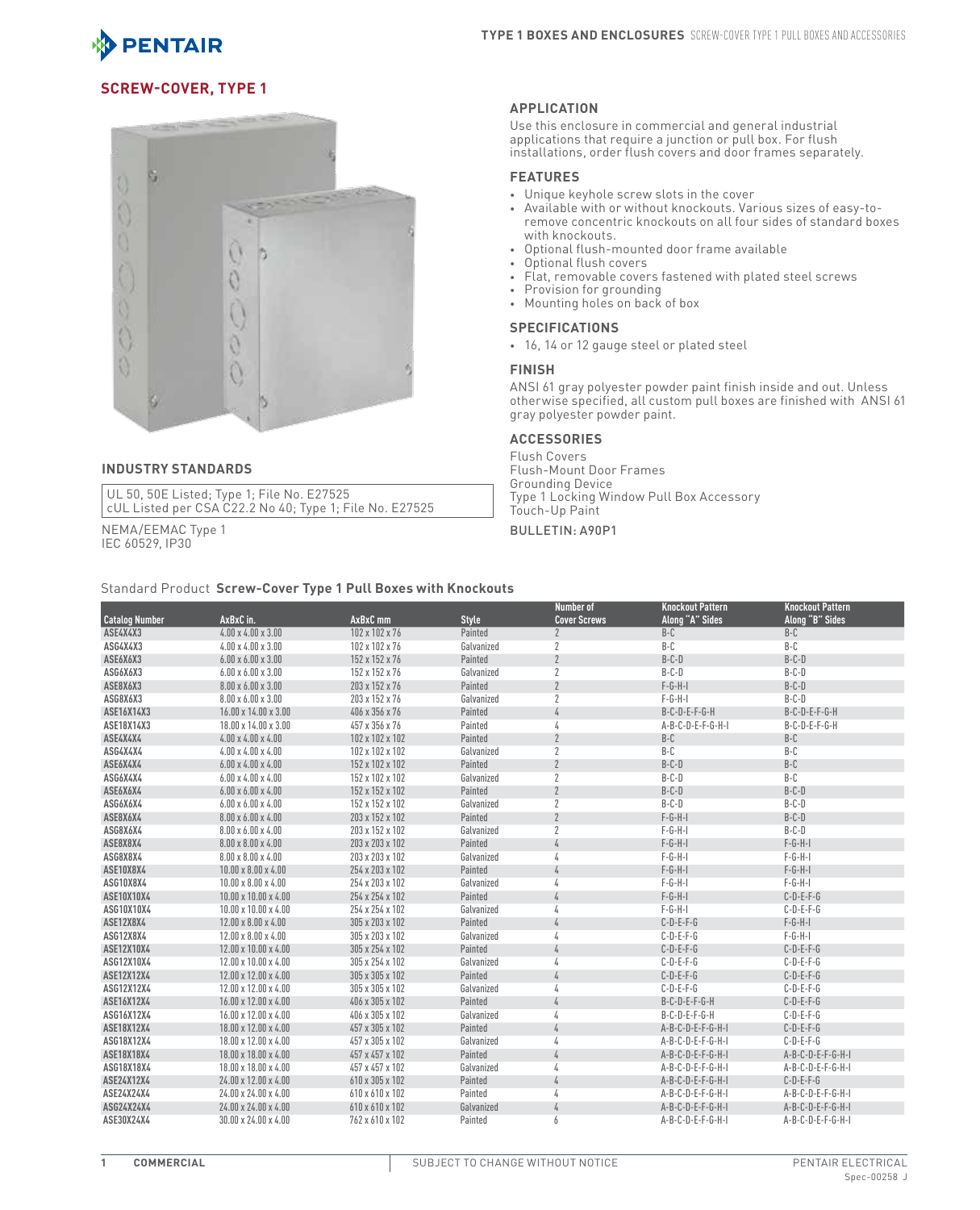

|                       |                                  |                 |              | <b>Number of</b>    | <b>Knockout Pattern</b> | <b>Knockout Pattern</b> |
|-----------------------|----------------------------------|-----------------|--------------|---------------------|-------------------------|-------------------------|
| <b>Catalog Number</b> | AxBxC in.                        | AxBxC mm        | <b>Style</b> | <b>Cover Screws</b> | Along "A" Sides         | Along "B" Sides         |
| ASE6X6X6              | $6.00 \times 6.00 \times 6.00$   | 152 x 152 x 152 | Painted      | $\overline{2}$      | $B-C-D$                 | $B-C-D$                 |
| ASG6X6X6              | $6.00 \times 6.00 \times 6.00$   | 152 x 152 x 152 | Galvanized   | 2                   | $B-C-D$                 | $B-C-D$                 |
| ASE8X6X6              | $8.00 \times 6.00 \times 6.00$   | 203 x 152 x 152 | Painted      | 4                   | $F-G-H-I$               | $B-C-D$                 |
| ASE8X8X6              | $8.00 \times 8.00 \times 6.00$   | 203 x 203 x 152 | Painted      | 4                   | $F-G-H-I$               | $F-G-H-I$               |
| ASG8X8X6              | $8.00 \times 8.00 \times 6.00$   | 203 x 203 x 152 | Galvanized   | $\sqrt{4}$          | $F-G-H-I$               | $F-G-H-I$               |
| ASE10X8X6             | $10.00 \times 8.00 \times 6.00$  | 254 x 203 x 152 | Painted      | 4                   | $F-G-H-I$               | $F-G-H-I$               |
| ASG10X8X6             | $10.00 \times 8.00 \times 6.00$  | 254 x 203 x 152 | Galvanized   | $\sqrt{4}$          | $F-G-H-I$               | $F-G-H-I$               |
| ASE10X10X6            | $10.00 \times 10.00 \times 6.00$ | 254 x 254 x 152 | Painted      | 4                   | $F-G-H-I$               | $C-D-E-F-G$             |
| ASG10X10X6            | $10.00 \times 10.00 \times 6.00$ | 254 x 254 x 152 | Galvanized   | $\sqrt{4}$          | $F-G-H-I$               | $C-D-E-F-G$             |
| ASE12X10X6            | 12.00 x 10.00 x 6.00             | 305 x 254 x 152 | Painted      | 4                   | $C-D-E-F-G$             | $C-D-E-F-G$             |
| ASG12X10X6            | 12.00 x 10.00 x 6.00             | 305 x 254 x 152 | Galvanized   | $\sqrt{4}$          | $C-D-E-F-G$             | $C-D-E-F-G$             |
| ASE12X12X6            | 12.00 x 12.00 x 6.00             | 305 x 305 x 152 | Painted      | 4                   | $C-D-E-F-G$             | $C-D-E-F-G$             |
| ASG12X12X6            | 12.00 x 12.00 x 6.00             | 305 x 305 x 152 | Galvanized   | $\sqrt{4}$          | $C-D-E-F-G$             | $C-D-E-F-G$             |
| ASE16X12X6            | 16.00 x 12.00 x 6.00             | 406 x 305 x 152 | Painted      | 4                   | B-C-D-E-F-G-H           | $C-D-E-F-G$             |
| ASG16X12X6            | 16.00 x 12.00 x 6.00             | 406 x 305 x 152 | Galvanized   | 4                   | $B-C-D-E-F-G-H$         | $C-D-E-F-G$             |
| ASE16X16X6            | 16.00 x 16.00 x 6.00             | 406 x 406 x 152 | Painted      | 4                   | B-C-D-E-F-G-H           | B-C-D-E-F-G-H           |
| ASG16X16X6            | 16.00 x 15.00 x 6.00             | 406 x 381 x 152 | Galvanized   | 4                   | B-C-D-E-F-G-H           | B-C-D-E-F-G-H           |
| ASE18X12X6            | 18.00 x 12.00 x 6.00             | 457 x 305 x 152 | Painted      | 4                   | A-B-C-D-E-F-G-H-I       | $C-D-E-F-G$             |
| ASG18X12X6            | 18.00 x 12.00 x 6.00             | 457 x 305 x 152 | Galvanized   | $\sqrt{4}$          | $A-B-C-D-E-F-G-H-I$     | $C-D-E-F-G$             |
| ASE18X18X6            | 18.00 x 18.00 x 6.00             | 457 x 457 x 152 | Painted      | 4                   | A-B-C-D-E-F-G-H-I       | A-B-C-D-E-F-G-H-I       |
| ASG18X18X6            | 18.00 x 18.00 x 6.00             | 457 x 457 x 152 | Galvanized   | 4                   | $A-B-C-D-E-F-G-H-I$     | $A-B-C-D-E-F-G-H-I$     |
| ASE24X18X6            | 24.00 x 18.00 x 6.00             | 610 x 457 x 152 | Painted      | 4                   | A-B-C-D-E-F-G-H-I       | A-B-C-D-E-F-G-H-I       |
| ASG24X18X6            | 24.00 x 18.00 x 6.00             | 610 x 457 x 152 | Galvanized   | 4                   | A-B-C-D-E-F-G-H-I       | A-B-C-D-E-F-G-H-I       |
| ASE24X24X6            | 24.00 x 24.00 x 6.00             | 610 x 610 x 152 | Painted      | 4                   | A-B-C-D-E-F-G-H-I       | A-B-C-D-E-F-G-H-I       |
| ASG24X24X6            | 24.00 x 24.00 x 6.00             | 610 x 610 x 152 | Galvanized   | 4                   | $A-B-C-D-E-F-G-H-I$     | A-B-C-D-E-F-G-H-I       |
| ASE30X24X6            | 30.00 x 24.00 x 6.00             | 762 x 610 x 152 | Painted      | 6                   | A-B-C-D-E-F-G-H-I       | A-B-C-D-E-F-G-H-I       |
| ASG30X24X6            | $30.00 \times 24.00 \times 6.00$ | 762 x 610 x 152 | Galvanized   | 6                   | A-B-C-D-E-F-G-H-I       | A-B-C-D-E-F-G-H-I       |
| ASE36X24X6            | 36.00 x 24.00 x 6.00             | 914 x 610 x 152 | Painted      | 6                   | A-B-C-D-E-F-G-H-I       | A-B-C-D-E-F-G-H-I       |
| ASE8X8X8              | $8.00 \times 8.00 \times 8.00$   | 203 x 203 x 203 | Painted      | 4                   | $F-G-H-I$               | $F-G-H-I$               |
| ASE12X12X8            | 12.00 x 12.00 x 8.00             | 305 x 305 x 203 | Painted      | 4                   | $C-D-E-F-G$             | $C-D-E-F-G$             |
| ASG12X12X8            | 12.00 x 12.00 x 8.00             | 305 x 305 x 203 | Galvanized   | 4                   | $C-D-E-F-G$             | $C-D-E-F-G$             |
| ASE16X12X8            | 16.00 x 12.00 x 8.00             | 406 x 305 x 203 | Painted      | 4                   | $B-C-D-E-F-G-H$         | $C-D-E-F-G$             |
| ASE18X12X8            | 18.00 x 12.00 x 8.00             | 457 x 305 x 203 | Painted      | 4                   | A-B-C-D-E-F-G-H-I       | $C-D-E-F-G$             |
| ASE24X12X8            | 24.00 x 12.00 x 8.00             | 610 x 305 x 203 | Painted      | 4                   | A-B-C-D-E-F-G-H-I       | $C-D-E-F-G$             |
| ASE24X18X8            | 24.00 x 18.00 x 8.00             | 610 x 457 x 203 | Painted      | 4                   | A-B-C-D-E-F-G-H-I       | A-B-C-D-E-F-G-H-I       |
| ASE24X24X8            | 24.00 x 24.00 x 8.00             | 610 x 610 x 203 | Painted      | 4                   | A-B-C-D-E-F-G-H-I       | A-B-C-D-E-F-G-H-I       |
| ASE30X24X8            | 30.00 x 24.00 x 8.00             | 762 x 610 x 203 | Painted      | 6                   | A-B-C-D-E-F-G-H-I       | A-B-C-D-E-F-G-H-I       |
| ASE36X24X8            | 36.00 x 24.00 x 8.00             | 914 x 610 x 203 | Painted      | 6                   | A-B-C-D-E-F-G-H-I       | A-B-C-D-E-F-G-H-I       |
| ASE18X12X10           | 18.00 x 12.00 x 10.00            | 457 x 305 x 254 | Painted      | 4                   | A-B-C-D-E-F-G-H-I       | $C-D-E-F-G$             |
| ASE18X18X10           | 18.00 x 18.00 x 10.00            | 457 x 457 x 254 | Painted      | 4                   | A-B-C-D-E-F-G-H-I       | A-B-C-D-E-F-G-H-I       |
| ASE24X18X10           | 24.00 x 18.00 x 10.00            | 610 x 457 x 254 | Painted      | 4                   | A-B-C-D-E-F-G-H-I       | A-B-C-D-E-F-G-H-I       |
| ASE24X24X10           | 24.00 x 24.00 x 10.00            | 610 x 610 x 254 | Painted      | 4                   | A-B-C-D-E-F-G-H-I       | A-B-C-D-E-F-G-H-I       |
| ASE36X24X10           | 36.00 x 24.00 x 10.00            | 914 x 610 x 254 | Painted      | 6                   | A-B-C-D-E-F-G-H-I       | A-B-C-D-E-F-G-H-I       |
| ASE24X12X12           | 24.00 x 12.00 x 12.00            | 610 x 305 x 305 | Painted      | 4                   | A-B-C-D-E-F-G-H-I       | $C-D-E-F-G$             |
| ASE18X18X12           | 18.00 x 18.00 x 12.00            | 457 x 457 x 305 | Painted      | 4                   | A-B-C-D-E-F-G-H-I       | A-B-C-D-E-F-G-H-I       |
| ASE24X18X12           | 24.00 x 18.00 x 12.00            | 610 x 457 x 305 | Painted      | 4                   | A-B-C-D-E-F-G-H-I       | A-B-C-D-E-F-G-H-I       |
| ASE24X24X12           | 24.00 x 24.00 x 12.00            | 610 x 610 x 305 | Painted      | 4                   | A-B-C-D-E-F-G-H-I       | A-B-C-D-E-F-G-H-I       |
| ASE30X24X12           | 30.00 x 24.00 x 12.00            | 762 x 610 x 305 | Painted      | 6                   | A-B-C-D-E-F-G-H-I       | A-B-C-D-E-F-G-H-I       |
| ASE36X24X12           | 36.00 x 24.00 x 12.00            | 914 x 610 x 305 | Painted      | $\overline{6}$      | A-B-C-D-E-F-G-H-I       | A-B-C-D-E-F-G-H-I       |

### Standard Product **Screw-Cover Type 1 Pull Boxes without Knockouts**

|                       |                                  |                 |              | Number of           |
|-----------------------|----------------------------------|-----------------|--------------|---------------------|
| <b>Catalog Number</b> | AxBxC in.                        | AxBxC mm        | <b>Style</b> | <b>Cover Screws</b> |
| ASE4X4X3NK            | $4.00 \times 4.00 \times 3.00$   | 102 x 102 x 76  | Painted      | $\mathbf{2}$        |
| ASG4X4X3NK            | $4.00 \times 4.00 \times 3.00$   | 102 x 102 x 76  | Galvanized   |                     |
| ASE6X6X3NK            | $6.00 \times 6.00 \times 3.00$   | 152 x 152 x 76  | Painted      |                     |
| ASG6X6X3NK            | $6.00 \times 6.00 \times 3.00$   | 152 x 152 x 76  | Galvanized   |                     |
| ASE8X6X3NK            | $8.00 \times 6.00 \times 3.00$   | 203 x 152 x 76  | Painted      |                     |
| ASG8X6X3NK            | $8.00 \times 6.00 \times 3.00$   | 203 x 152 x 76  | Galvanized   |                     |
| ASE16X14X3NK          | $16.00 \times 14.00 \times 3.00$ | 406 x 356 x 76  | Painted      |                     |
| ASE20X14X3NK          | 20.00 x 14.00 x 3.00             | 508 x 356 x 76  | Painted      |                     |
| ASE4X4X4NK            | $4.00 \times 4.00 \times 4.00$   | 102 x 102 x 102 | Painted      |                     |
| ASG4X4X4NK            | $4.00 \times 4.00 \times 4.00$   | 102 x 102 x 102 | Galvanized   |                     |
| ASE6X4X4NK            | $6.00 \times 4.00 \times 4.00$   | 152 x 102 x 102 | Painted      |                     |
| ASG6X4X4NK            | $6.00 \times 4.00 \times 4.00$   | 152 x 102 x 102 | Galvanized   |                     |
| ASE6X6X4NK            | $6.00 \times 6.00 \times 4.00$   | 152 x 152 x 102 | Painted      |                     |
| ASG6X6X4NK            | $6.00 \times 6.00 \times 4.00$   | 152 x 152 x 102 | Galvanized   |                     |
| ASE8X6X4NK            | $8.00 \times 6.00 \times 4.00$   | 203 x 152 x 102 | Painted      |                     |
| ASG8X6X4NK            | $8.00 \times 6.00 \times 4.00$   | 203 x 152 x 102 | Galvanized   |                     |
| ASE8X8X4NK            | $8.00 \times 8.00 \times 4.00$   | 203 x 203 x 102 | Painted      |                     |
| ASG8X8X4NK            | $8.00 \times 8.00 \times 4.00$   | 203 x 203 x 102 | Galvanized   |                     |
| ASE10X6X4NK           | $10.00 \times 6.00 \times 4.00$  | 254 x 152 x 102 | Painted      |                     |
| ASG10X6X4NK           | $10.00 \times 6.00 \times 4.00$  | 254 x 152 x 102 | Galvanized   |                     |
| ASE10X8X4NK           | $10.00 \times 8.00 \times 4.00$  | 254 x 203 x 102 | Painted      |                     |
| ASG10X8X4NK           | $10.00 \times 8.00 \times 4.00$  | 254 x 203 x 102 | Galvanized   |                     |
| ASE10X10X4NK          | $10.00 \times 10.00 \times 4.00$ | 254 x 254 x 102 | Painted      |                     |
| ASG10X10X4NK          | $10.00 \times 10.00 \times 4.00$ | 254 x 254 x 102 | Galvanized   |                     |
| ASE12X6X4NK           | $12.00 \times 6.00 \times 4.00$  | 305 x 152 x 102 | Painted      |                     |
| ASG12X6X4NK           | 12.00 x 6.00 x 4.00              | 305 x 152 x 102 | Galvanized   |                     |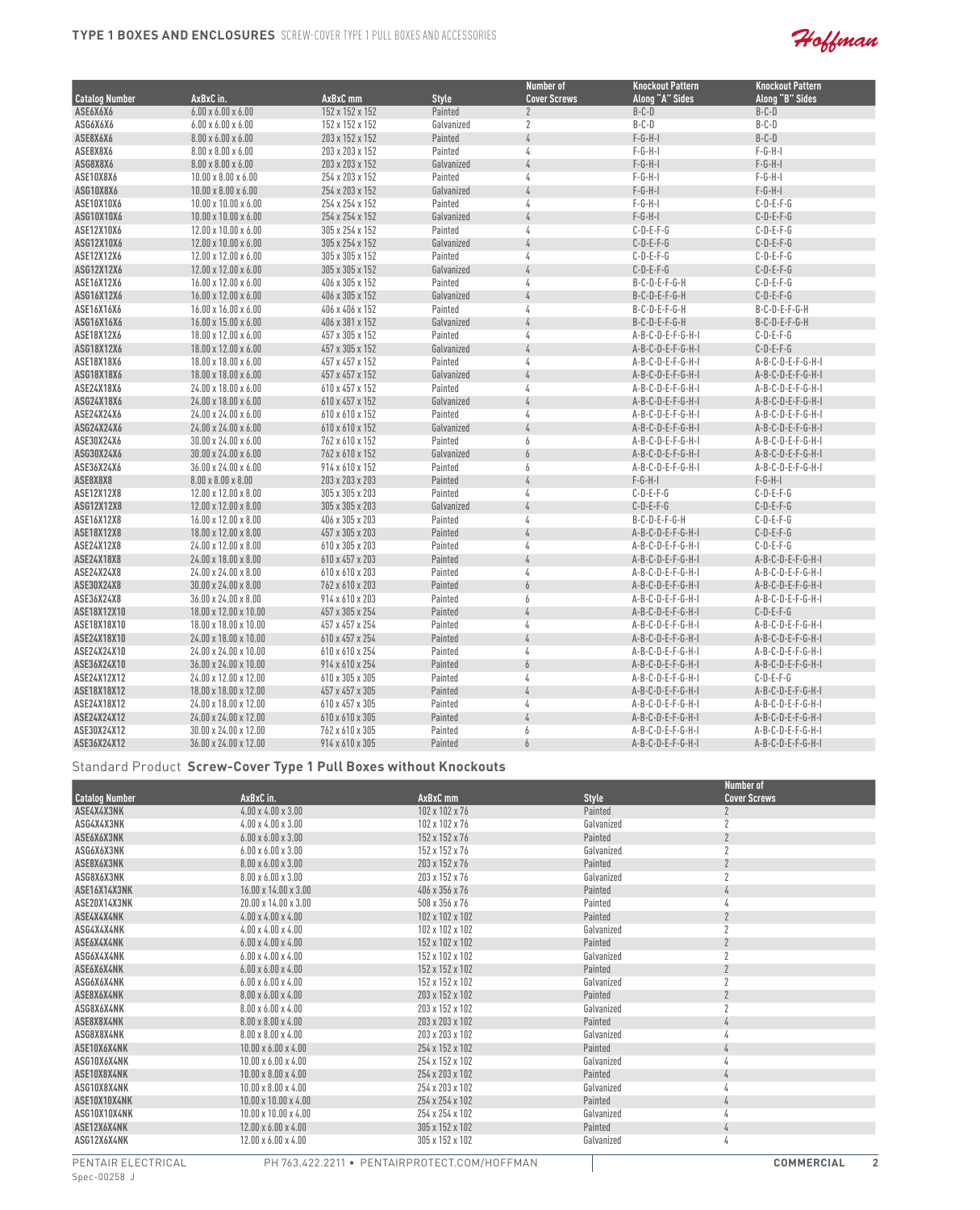

|                              |                                                                      |                                    |                       | <b>Number of</b>         |
|------------------------------|----------------------------------------------------------------------|------------------------------------|-----------------------|--------------------------|
| <b>Catalog Number</b>        | AxBxC in.                                                            | AxBxC mm                           | <b>Style</b>          | <b>Cover Screws</b>      |
| ASE12X8X4NK<br>ASG12X8X4NK   | 12.00 x 8.00 x 4.00<br>$12.00 \times 8.00 \times 4.00$               | 305 x 203 x 102<br>305 x 203 x 102 | Painted<br>Galvanized | 4<br>4                   |
| ASE12X10X4NK                 | 12.00 x 10.00 x 4.00                                                 | 305 x 254 x 102                    | Painted               |                          |
| ASG12X10X4NK                 | 12.00 x 10.00 x 4.00                                                 | 305 x 254 x 102                    | Galvanized            | 4                        |
| ASE12X12X4NK                 | 12.00 x 12.00 x 4.00                                                 | 305 x 305 x 102                    | Painted               | $\sqrt{4}$               |
| ASG12X12X4NK                 | 12.00 x 12.00 x 4.00                                                 | 305 x 305 x 102                    | Galvanized            | 4                        |
| ASE15X15X4NK                 | $15.00 \times 15.00 \times 4.00$                                     | 381 x 381 x 102                    | Painted               | 4                        |
| ASG15X15X4NK                 | 15.00 x 15.00 x 4.00                                                 | 381 x 381 x 102                    | Galvanized            | 4                        |
| ASE16X12X4NK                 | 16.00 x 12.00 x 4.00                                                 | 406 x 305 x 102                    | Painted               | 4                        |
| ASG16X12X4NK                 | 16.00 x 12.00 x 4.00                                                 | 406 x 305 x 102                    | Galvanized            | 4                        |
| ASE18X12X4NK<br>ASG18X12X4NK | 18.00 x 12.00 x 4.00<br>18.00 x 12.00 x 4.00                         | 457 x 305 x 102<br>457 x 305 x 102 | Painted<br>Galvanized | 4<br>4                   |
| ASE18X15X4NK                 | 18.00 x 15.00 x 4.00                                                 | 457 x 381 x 102                    | Painted               | $\sqrt{4}$               |
| ASE18X18X4NK                 | 18.00 x 18.00 x 4.00                                                 | 457 x 457 x 102                    | Painted               | 4                        |
| ASG18X18X4NK                 | 18.00 x 18.00 x 4.00                                                 | 457 x 457 x 102                    | Galvanized            | $\frac{1}{4}$            |
| ASE24X12X4NK                 | 24.00 x 12.00 x 4.00                                                 | 610 x 305 x 102                    | Painted               | 4                        |
| ASE24X18X4NK                 | 24.00 x 18.00 x 4.00                                                 | 610 x 457 x 102                    | Painted               | $\sqrt{4}$               |
| ASG24X18X4NK                 | 24.00 x 18.00 x 4.00                                                 | 610 x 457 x 102                    | Galvanized            | 4                        |
| ASE24X24X4NK                 | 24.00 x 24.00 x 4.00                                                 | 610 x 610 x 102                    | Painted               | 4                        |
| ASG24X24X4NK<br>ASE30X24X4NK | 24.00 x 24.00 x 4.00<br>$30.00 \times 24.00 \times 4.00$             | 610 x 610 x 102<br>762 x 610 x 102 | Galvanized<br>Painted | 4<br>$\overline{6}$      |
| ASE30X30X4NK                 | $30.00 \times 30.00 \times 4.00$                                     | 762 x 762 x 102                    | Painted               | 8                        |
| ASE6X6X6NK                   | $6.00 \times 6.00 \times 6.00$                                       | 152 x 152 x 152                    | Painted               | $\overline{2}$           |
| ASG6X6X6NK                   | $6.00 \times 6.00 \times 6.00$                                       | 152 x 152 x 152                    | Galvanized            | $\boldsymbol{2}$         |
| ASE8X6X6NK                   | $8.00 \times 6.00 \times 6.00$                                       | 203 x 152 x 152                    | Painted               | $\overline{2}$           |
| ASG8X6X6NK                   | $8.00 \times 6.00 \times 6.00$                                       | 203 x 152 x 152                    | Galvanized            | $\sqrt{2}$               |
| ASE8X8X6NK                   | $8.00 \times 8.00 \times 6.00$                                       | 203 x 203 x 152                    | Painted               | $\frac{1}{4}$            |
| ASG8X8X6NK                   | $8.00 \times 8.00 \times 6.00$                                       | 203 x 203 x 152                    | Galvanized            | 4                        |
| ASE10X8X6NK                  | $10.00 \times 8.00 \times 6.00$                                      | 254 x 203 x 152<br>254 x 203 x 152 | Painted               | 4<br>4                   |
| ASG10X8X6NK<br>ASE10X10X6NK  | $10.00 \times 8.00 \times 6.00$<br>$10.00 \times 10.00 \times 6.00$  | 254 x 254 x 152                    | Galvanized<br>Painted | 4                        |
| ASG10X10X6NK                 | $10.00 \times 10.00 \times 6.00$                                     | 254 x 254 x 152                    | Galvanized            | 4                        |
| ASE12X6X6NK                  | $12.00 \times 6.00 \times 6.00$                                      | 305 x 152 x 152                    | Painted               |                          |
| ASE12X8X6NK                  | $12.00 \times 8.00 \times 6.00$                                      | 305 x 203 x 152                    | Painted               | 4                        |
| ASG12X8X6NK                  | $12.00 \times 8.00 \times 6.00$                                      | 305 x 203 x 152                    | Galvanized            | 4                        |
| ASE12X10X6NK                 | $12.00 \times 10.00 \times 6.00$                                     | 305 x 254 x 152                    | Painted               | 4                        |
| ASG12X10X6NK                 | $12.00 \times 10.00 \times 6.00$                                     | 305 x 254 x 152                    | Galvanized            | 4                        |
| ASE12X12X6NK                 | $12.00 \times 12.00 \times 6.00$                                     | 305 x 305 x 152                    | Painted               | 4                        |
| ASG12X12X6NK<br>ASE16X12X6NK | $12.00 \times 12.00 \times 6.00$<br>$16.00 \times 12.00 \times 6.00$ | 305 x 305 x 152<br>406 x 305 x 152 | Galvanized<br>Painted | 4<br>4                   |
| ASG16X12X6NK                 | $16.00 \times 12.00 \times 6.00$                                     | 406 x 305 x 152                    | Galvanized            |                          |
| ASE16X16X6NK                 | $16.00 \times 16.00 \times 6.00$                                     | 406 x 406 x 152                    | Painted               | 4                        |
| ASG16X16X6NK                 | $16.00 \times 16.00 \times 6.00$                                     | 406 x 406 x 152                    | Galvanized            | 4                        |
| ASE18X12X6NK                 | 18.00 x 12.00 x 6.00                                                 | 457 x 305 x 152                    | Painted               | 4                        |
| ASG18X12X6NK                 | 18.00 x 12.00 x 6.00                                                 | 457 x 305 x 152                    | Galvanized            | 4                        |
| ASE18X18X6NK                 | 18.00 x 18.00 x 6.00                                                 | 457 x 457 x 152                    | Painted               | 4                        |
| ASG18X18X6NK<br>ASE24X12X6NK | 18.00 x 18.00 x 6.00<br>24.00 x 12.00 x 6.00                         | 457 x 457 x 152<br>610 x 305 x 152 | Galvanized<br>Painted | 4<br>4                   |
| ASG24X12X6NK                 | 24.00 x 12.00 x 6.00                                                 | 610 x 305 x 152                    | Galvanized            | L                        |
| ASE24X18X6NK                 | 24.00 x 18.00 x 6.00                                                 | 610 x 457 x 152                    | Painted               | 4                        |
| ASG24X18X6NK                 | 24.00 x 18.00 x 6.00                                                 | 610 x 457 x 152                    | Galvanized            | 4                        |
| ASE24X20X6NK                 | 24.00 x 20.00 x 6.00                                                 | 610 x 508 x 152                    | Painted               | 4                        |
| ASG24X20X6NK                 | 24.00 x 20.00 x 6.00                                                 | 610 x 508 x 152                    | Galvanized            |                          |
| ASE24X24X6NK                 | 24.00 x 24.00 x 6.00                                                 | 610 x 610 x 152                    | Painted               | 4                        |
| ASG24X24X6NK                 | 24.00 x 24.00 x 6.00                                                 | 610 x 610 x 152                    | Galvanized            | 4                        |
| ASE30X24X6NK<br>ASG30X24X6NK | $30.00 \times 24.00 \times 6.00$<br>30.00 x 24.00 x 6.00             | 762 x 610 x 152<br>762 x 610 x 152 | Painted<br>Galvanized | 6<br>6                   |
| ASE30X30X6NK                 | $30.00 \times 30.00 \times 6.00$                                     | 762 x 762 x 152                    | Painted               | 8                        |
| ASG30X30X6NK                 | $30.00 \times 30.00 \times 6.00$                                     | 762 x 762 x 152                    | Galvanized            | $\boldsymbol{\vartheta}$ |
| ASE36X24X6NK                 | $36.00 \times 24.00 \times 6.00$                                     | 914 x 610 x 152                    | Painted               | 6                        |
| ASG36X24X6NK                 | 36.00 x 24.00 x 6.00                                                 | 914 x 610 x 152                    | Galvanized            | 6                        |
| ASE36X30X6NK                 | $36.00 \times 30.00 \times 6.00$                                     | 914 x 762 x 152                    | Painted               | 8                        |
| ASE36X36X6NK                 | 36.00 x 36.00 x 6.00                                                 | 914 x 914 x 152                    | Painted               | 8                        |
| ASG36X36X6NK                 | $36.00 \times 36.00 \times 6.00$                                     | 914 x 914 x 152                    | Galvanized            | 8                        |
| ASE8X8X8NK<br>ASG8X8X8NK     | $8.00 \times 8.00 \times 8.00$<br>$8.00 \times 8.00 \times 8.00$     | 203 x 203 x 203<br>203 x 203 x 203 | Painted<br>Galvanized | 4<br>4                   |
| ASE10X10X8NK                 | $10.00 \times 10.00 \times 8.00$                                     | 254 x 254 x 203                    | Painted               | 4                        |
| ASG10X10X8NK                 | $10.00 \times 10.00 \times 8.00$                                     | 254 x 254 x 203                    | Galvanized            | 4                        |
| ASE12X10X8NK                 | 12.00 x 10.00 x 8.00                                                 | 305 x 254 x 203                    | Painted               | 4                        |
| ASE12X12X8NK                 | $12.00 \times 12.00 \times 8.00$                                     | 305 x 305 x 203                    | Painted               | 4                        |
| ASG12X12X8NK                 | $12.00 \times 12.00 \times 8.00$                                     | 305 x 305 x 203                    | Galvanized            | $\sqrt{4}$               |
| ASE16X12X8NK                 | 16.00 x 12.00 x 8.00                                                 | 406 x 305 x 203                    | Painted               | 4                        |
| ASE18X12X8NK                 | $18.00 \times 12.00 \times 8.00$                                     | 457 x 305 x 203                    | Painted               | 4                        |
| ASG18X12X8NK                 | 18.00 x 12.00 x 8.00                                                 | 457 x 305 x 203<br>457 x 457 x 203 | Galvanized<br>Painted | 4<br>4                   |
| ASE18X18X8NK<br>ASG18X18X8NK | 18.00 x 18.00 x 8.00<br>$18.00 \times 18.00 \times 8.00$             | 457 x 457 x 203                    | Galvanized            | 4                        |
| ASE24X12X8NK                 | $24.00 \times 12.00 \times 8.00$                                     | 610 x 305 x 203                    | Painted               | 4                        |
| ASG24X12X8NK                 | $24.00 \times 12.00 \times 8.00$                                     | 610 x 305 x 203                    | Galvanized            | 4                        |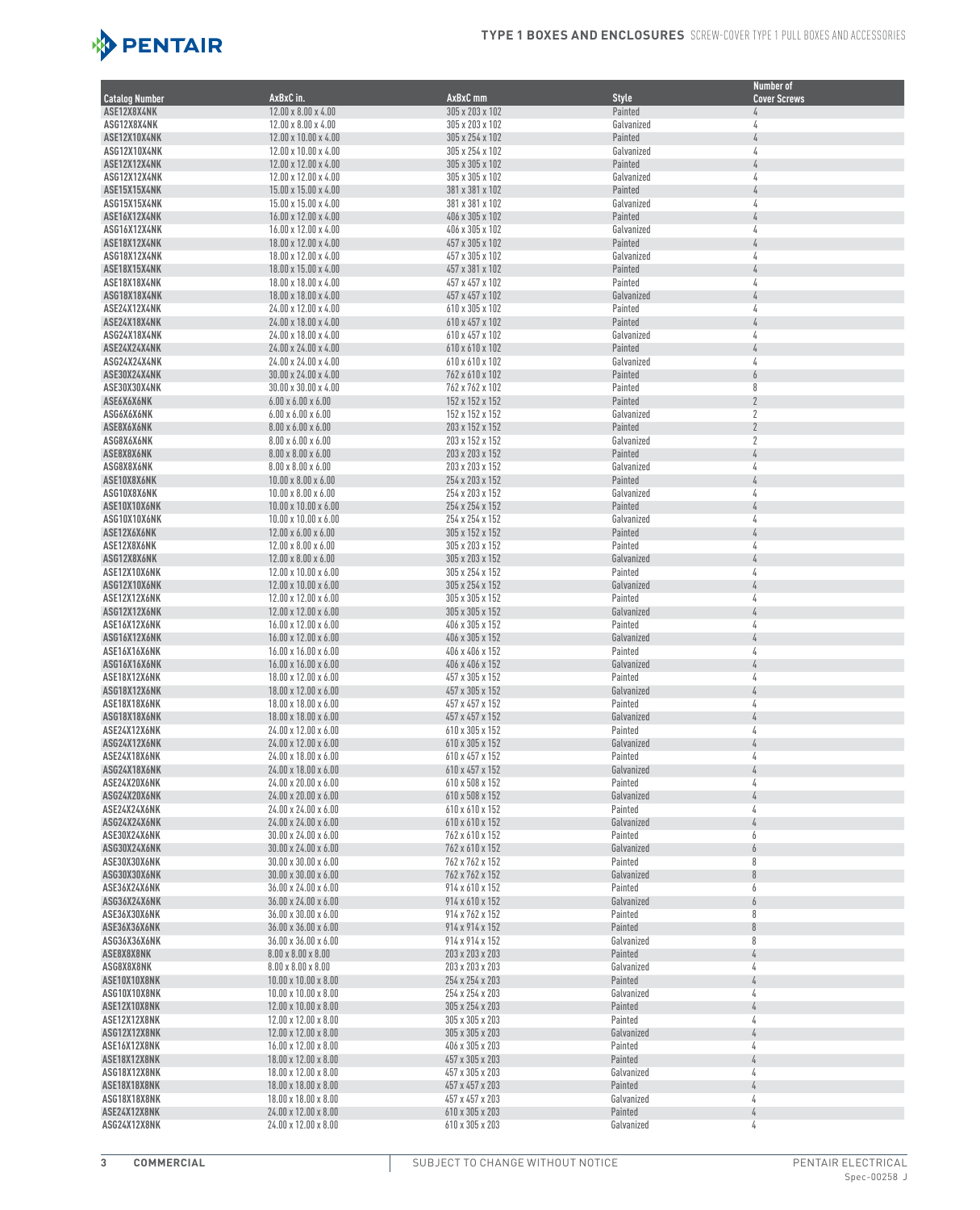

|                       |                                   |                     |              | <b>Number of</b>    |
|-----------------------|-----------------------------------|---------------------|--------------|---------------------|
| <b>Catalog Number</b> | AxBxC in.                         | AxBxC <sub>mm</sub> | <b>Style</b> | <b>Cover Screws</b> |
| ASE24X18X8NK          | 24.00 x 18.00 x 8.00              | 610 x 457 x 203     | Painted      | 4                   |
| ASG24X18X8NK          | 24.00 x 18.00 x 8.00              | 610 x 457 x 203     | Galvanized   | 4                   |
| ASE24X20X8NK          | 24.00 x 20.00 x 8.00              | 610 x 508 x 203     | Painted      | 4                   |
| ASG24X20X8NK          | 24.00 x 20.00 x 8.00              | 610 x 508 x 203     | Galvanized   | 4                   |
| ASE24X24X8NK          | 24.00 x 24.00 x 8.00              | 610 x 610 x 203     | Painted      | L                   |
| ASG24X24X8NK          | 24.00 x 24.00 x 8.00              | 610 x 610 x 203     | Galvanized   | 4                   |
| ASE30X24X8NK          | 30.00 x 24.00 x 8.00              | 762 x 610 x 203     | Painted      | 6                   |
| ASG30X24X8NK          | 30.00 x 24.00 x 8.00              | 762 x 610 x 203     | Galvanized   | 6                   |
| ASE30X30X8NK          | $30.00 \times 30.00 \times 8.00$  | 762 x 762 x 203     | Painted      | 8                   |
| ASG30X30X8NK          | $30.00 \times 30.00 \times 8.00$  | 762 x 762 x 203     | Galvanized   | 8                   |
| ASE36X24X8NK          | 36.00 x 24.00 x 8.00              | 914 x 610 x 203     | Painted      | 6                   |
| ASG36X24X8NK          | $36.00 \times 24.00 \times 8.00$  | 914 x 610 x 203     | Galvanized   | 6                   |
| ASE36X36X8NK          | 36.00 x 36.00 x 8.00              | 914 x 914 x 203     | Painted      | 8                   |
| ASG36X36X8NK          | $36.00 \times 36.00 \times 8.00$  | 914 x 914 x 203     | Galvanized   | 8                   |
| ASE12X12X10NK         | 12.00 x 12.00 x 10.00             | 305 x 305 x 254     | Painted      | Ŀ                   |
| ASG12X12X10NK         | 12.00 x 12.00 x 10.00             | 305 x 305 x 254     | Galvanized   | 4                   |
| ASE18X12X10NK         | 18.00 x 12.00 x 10.00             | 457 x 305 x 254     | Painted      | 4                   |
| ASE18X18X10NK         | 18.00 x 18.00 x 10.00             | 457 x 457 x 254     | Painted      | 4                   |
| ASG18X18X10NK         | $18.00 \times 18.00 \times 10.00$ | 457 x 457 x 254     | Galvanized   | 4                   |
| ASE24X12X10NK         | 24.00 x 12.00 x 10.00             | 610 x 305 x 254     | Painted      | 4                   |
| ASE24X18X10NK         | 24.00 x 18.00 x 10.00             | 610 x 457 x 254     | Painted      |                     |
| ASE24X24X10NK         | 24.00 x 24.00 x 10.00             | 610 x 610 x 254     | Painted      | 4                   |
| ASG24X24X10NK         | 24.00 x 24.00 x 10.00             | 610 x 610 x 254     | Galvanized   | 4                   |
| ASE30X24X10NK         | 30.00 x 24.00 x 10.00             | 762 x 610 x 254     | Painted      | 6                   |
| ASE30X30X10NK         | 30.00 x 30.00 x 10.00             | 762 x 762 x 254     | Painted      | 8                   |
| ASG30X30X10NK         | 30.00 x 30.00 x 10.00             | 762 x 762 x 254     | Galvanized   | 8                   |
| ASE36X24X10NK         | 36.00 x 24.00 x 10.00             | 914 x 610 x 254     | Painted      | $\overline{6}$      |
| ASG36X24X10NK         | 36.00 x 24.00 x 10.00             | 914 x 610 x 254     | Galvanized   | 6                   |
| ASE36X36X10NK         | 36.00 x 36.00 x 10.00             | 914 x 914 x 254     | Painted      | 8                   |
| ASG36X36X10NK         | 36.00 x 36.00 x 10.00             | 914 x 914 x 254     | Galvanized   | 8                   |
| ASE12X12X12NK         | 12.00 x 12.00 x 12.00             | 305 x 305 x 305     | Painted      | 4                   |
| <b>ASG12X12X12NK</b>  | 12.00 x 12.00 x 12.00             | 305 x 305 x 305     | Galvanized   | 4                   |
| ASE24X12X12NK         | 24.00 x 12.00 x 12.00             | 610 x 305 x 305     | Painted      | 4                   |
| ASG24X12X12NK         | 24.00 x 12.00 x 12.00             | 610 x 305 x 305     | Galvanized   | 4                   |
| ASE18X18X12NK         | 18.00 x 18.00 x 12.00             | 457 x 457 x 305     | Painted      |                     |
| ASG18X18X12NK         | 18.00 x 18.00 x 12.00             | 457 x 457 x 305     | Galvanized   | 4                   |
| ASE24X18X12NK         | 24.00 x 18.00 x 12.00             | 610 x 457 x 305     | Painted      | b                   |
| ASE24X24X12NK         | 24.00 x 24.00 x 12.00             | 610 x 610 x 305     | Painted      | 4                   |
| <b>ASG24X24X12NK</b>  | 24.00 x 24.00 x 12.00             | 610 x 610 x 305     | Galvanized   | $\sqrt{2}$          |
| ASE30X24X12NK         | 30.00 x 24.00 x 12.00             | 762 x 610 x 305     | Painted      | 6                   |
| ASE30X30X12NK         | 30.00 x 30.00 x 12.00             | 762 x 762 x 305     | Painted      | $\theta$            |
| ASG30X30X12NK         | 30.00 x 30.00 x 12.00             | 762 x 762 x 305     | Galvanized   | 8                   |
| <b>ASE36X24X12NK</b>  | 36.00 x 24.00 x 12.00             | 914 x 610 x 305     | Painted      | $\overline{6}$      |
| ASG36X24X12NK         | 36.00 x 24.00 x 12.00             | 914 x 610 x 305     | Galvanized   | 6                   |
| ASE36X36X12NK         | $36.00 \times 36.00 \times 12.00$ | 914 x 914 x 305     | Painted      | $\, 8$              |
| ASG36X36X12NK         | 36.00 x 36.00 x 12.00             | 914 x 914 x 305     | Galvanized   | 8                   |
| ASE48X48X12NK         | 48.00 x 48.00 x 12.00             | 1219 x 1219 x 305   | Painted      | 12                  |
| ASG48X48X12NK         | 48.00 x 48.00 x 12.00             | 1219 x 1219 x 305   | Galvanized   | 12                  |
| ASE30X30X16NK         | 30.00 x 30.00 x 16.00             | 762 x 762 x 406     | Painted      | 8                   |
| ASE36X36X16NK         | 36.00 x 36.00 x 16.00             | 914 x 914 x 406     | Painted      | 8                   |
| ASG36X36X16NK         | 36.00 x 36.00 x 16.00             | 914 x 914 x 406     | Galvanized   | $\, 8$              |
| ASE48X48X16NK         | 48.00 x 48.00 x 16.00             | 1219 x 1219 x 406   | Painted      | 12                  |
| ASG48X48X16NK         | 48.00 x 48.00 x 16.00             | 1219 x 1219 x 406   | Galvanized   | 12                  |
|                       |                                   |                     |              |                     |

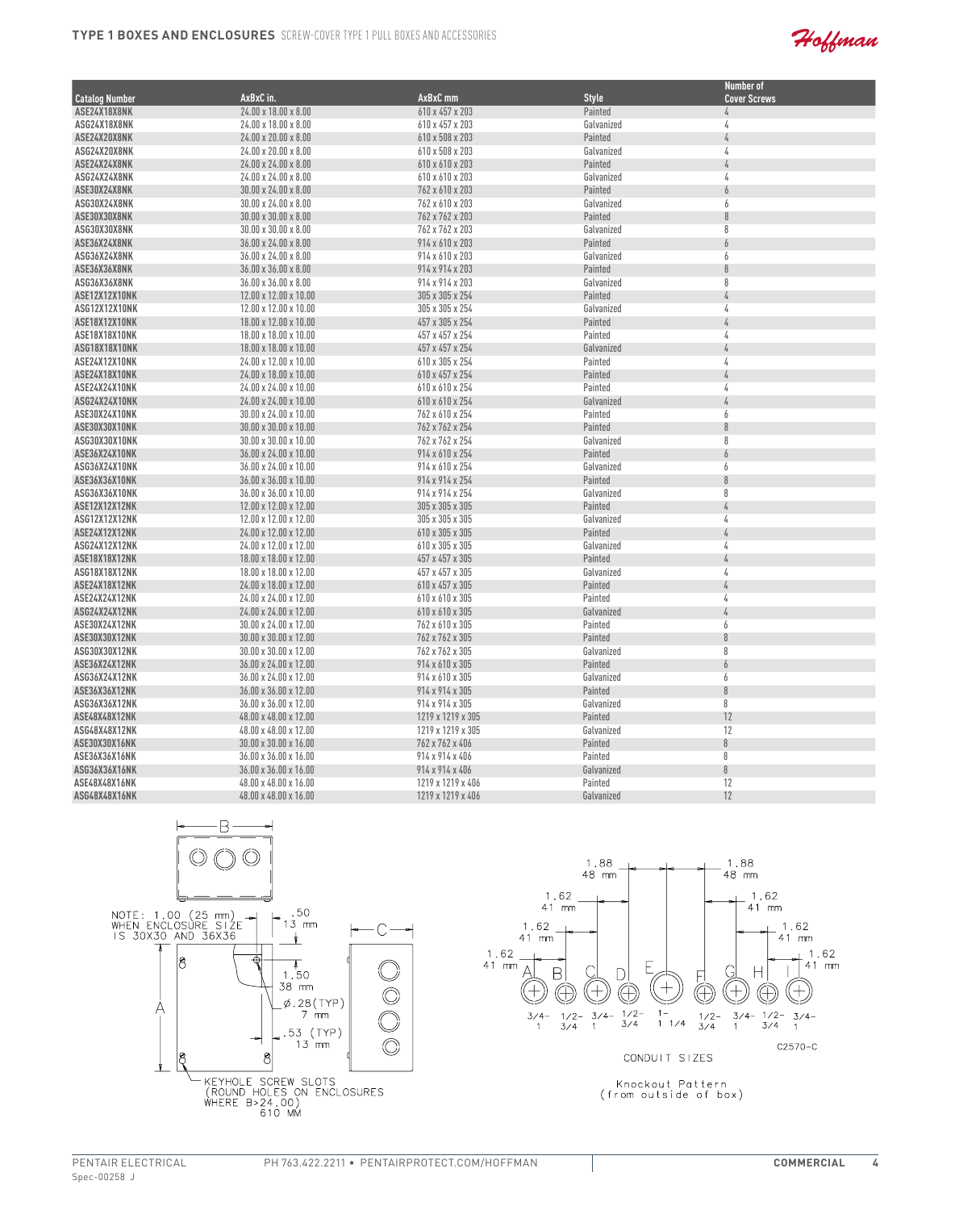



**FLUSH COVERS** Cover is 16 (Designed to mount on enclosure for flush installations. Cover is 16 (Designed to mount on enclosure for flush installations. Cover is 16 (Designed to mount on enclosure for flush installations. Bulletin: A90P1



|  | <b>Standard Product</b> |  |  |  |
|--|-------------------------|--|--|--|
|--|-------------------------|--|--|--|

|                       | H      | W      | Fits Box Size A x B  |        | G.     |        |                   | <b>Cover</b> |
|-----------------------|--------|--------|----------------------|--------|--------|--------|-------------------|--------------|
| <b>Catalog Number</b> | in./mm | in./mm | in./mm               | in./mm | in./mm | in./mm | in./mm            | Gauge        |
| AFE6X6                | 7.50   | 7.50   | $6.00 \times 6.00$   | 5.44   | 1.03   | 3.75   | $\qquad \qquad -$ | 16           |
|                       | 191    | 191    | 152 x 152            | 138    | 26     | 95     | $\qquad \qquad -$ |              |
| AFE8X6                | 9.50   | 7.50   | $8.00 \times 6.00$   | 5.44   | 1.03   | 4.75   | $\qquad \qquad -$ | 16           |
|                       | 241    | 191    | 203 x 152            | 138    | 26     | 121    | -                 |              |
| AFE8X8                | 9.50   | 9.50   | $8.00 \times 8.00$   | 7.44   | 1.03   | 2.77   | 4.31              | 16           |
|                       | 241    | 241    | 203 x 203            | 189    | 26     | 70     | 109               |              |
| AFE10X8               | 11.50  | 9.50   | $10.00 \times 8.00$  | 7.44   | 1.03   | 2.77   | 6.31              | 16           |
|                       | 292    | 241    | 254 x 203            | 189    | 26     | 70     | 160               |              |
| AFE10X10              | 11.50  | 11.50  | $10.00 \times 10.00$ | 9.44   | 1.03   | 2.77   | 6.31              | 16           |
|                       | 292    | 292    | 254 x 254            | 240    | 26     | 70     | 160               |              |
| AFE12X8               | 13.50  | 9.50   | $12.00 \times 8.00$  | 7.44   | 1.03   | 2.77   | 8.31              | 16           |
|                       | 343    | 241    | 305 x 203            | 189    | 26     | 70     | 211               |              |
| AFE12X12              | 13.50  | 13.50  | 12.00 x 12.00        | 11.44  | 1.03   | 2.77   | 8.31              | 16           |
|                       | 343    | 343    | 305 x 305            | 291    | 26     | 70     | 211               |              |
| AFE18X12              | 19.50  | 13.50  | 18.00 x 12.00        | 11.44  | 1.03   | 2.77   | 14.31             | 16           |
|                       | 495    | 343    | 457 x 305            | 291    | 26     | 70     | 363               |              |
| AFE18X18              | 19.50  | 19.50  | $18.00 \times 18.00$ | 17.44  | 1.03   | 2.77   | 14.31             | 16           |
|                       | 495    | 495    | 457 x 457            | 443    | 26     | 70     | 363               |              |
| AFE24X18              | 25.50  | 19.50  | $24.00 \times 18.00$ | 17.41  | 1.05   | 2.77   | 20.31             | 14           |
|                       | 648    | 495    | 610 x 457            | 442    | 27     | 70     | 516               |              |
| AFE24X24              | 25.50  | 25.50  | $24.00 \times 24.00$ | 23.41  | 1.05   | 2.77   | 20.31             | 14           |
|                       | 648    | 648    | 610 x 610            | 595    | 27     | 70     | 516               |              |
|                       |        |        |                      |        |        |        |                   |              |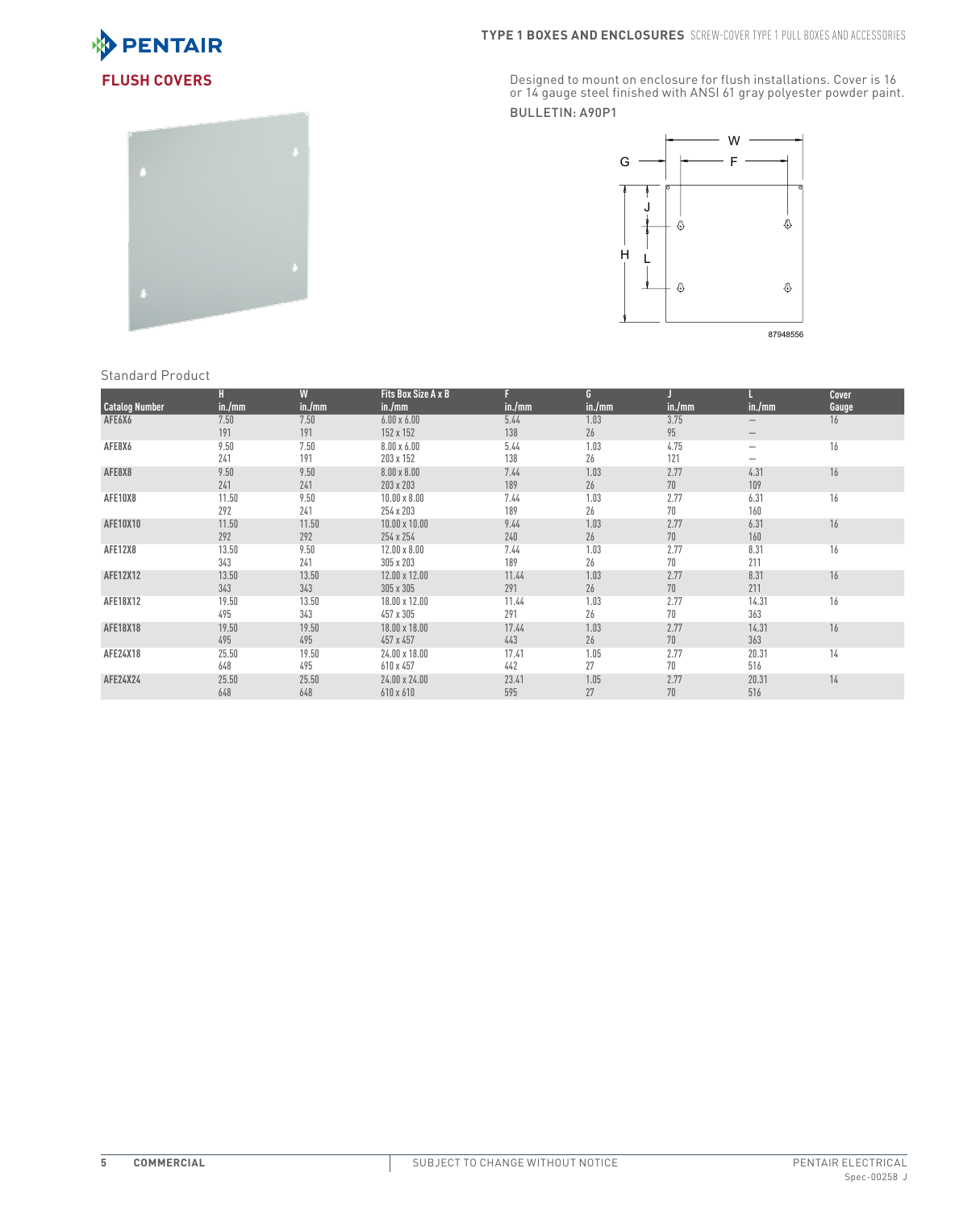

# **Flush-Mount Door Frames**



Use in Screw-Cover Pull Box telephone cabinet installations or in communication wiring and signal systems. Also as a junction or pull box and switch enclosure.

• Continuous hinge

- • Rugged black composite slide latch
- • Optional tamper-resistant lock kit includes cylinder lock,
- tamper-resistant screws and special driver bit.
- • Lock Kit: ACLFDF
- • 14 gauge steel door frame has ANSI 61 gray polyester powder paint finish

#### Bulletin: A90P1



Standard Product

|                       | <b>Frame Size</b>      | <b>Door</b>      | <b>Door</b>      | <b>Fits Box Size</b>   |             |             |        |        |        |
|-----------------------|------------------------|------------------|------------------|------------------------|-------------|-------------|--------|--------|--------|
| <b>Catalog Number</b> | $A \times B$<br>in./mm | Size T<br>in./mm | Size S<br>in./mm | $A \times B$<br>in./mm | G<br>in./mm | H<br>in./mm | in./mm | in./mm | in./mm |
| AFDF0606P             | $8.00 \times 8.00$     | 3.00             | 3.00             | $6.00 \times 6.00$     | 1.28        | 5.44        | N/A    | 4.00   | N/A    |
|                       | 203 x 203              | 76               | 76               | 152 x 152              | 32          | 138         | N/A    | 102    | N/A    |
| <b>AFDF1212P</b>      | 14.00 x 14.00          | 9.00             | 9.00             | 12.00 x 12.00          | 1.28        | 11.44       | 2.84   | 7.00   | 8.31   |
|                       | 356 x 356              | 229              | 229              | 305 x 305              | 32          | 291         | 72     | 178    | 211    |
| <b>AFDF1812P</b>      | $20.00 \times 14.00$   | 15.00            | 9.00             | 18.00 x 12.00          | 1.28        | 11.44       | 2.84   | 10.00  | 14.31  |
|                       | 508 x 356              | 381              | 229              | 457 x 305              | 32          | 291         | 72     | 254    | 364    |
| AFDF1818P             | 20.00 x 20.00          | 15.00            | 15.00            | 18.00 x 18.00          | 1.28        | 17.44       | 2.84   | 10.00  | 14.31  |
|                       | 508 x 508              | 381              | 381              | 457 x 457              | 32          | 443         | 72     | 254    | 364    |
| AFDF2418P             | 26.00 x 20.00          | 21.00            | 15.00            | $24.00 \times 18.00$   | 1.28        | 17.44       | 2.84   | 13.00  | 20.31  |
|                       | 660 x 508              | 533              | 381              | 610 x 457              | 32          | 443         | 72     | 330    | 516    |
| AFDF2424P             | 26.00 x 26.00          | 21.00            | 21.00            | 24.00 x 24.00          | 1.30        | 23.41       | 2.84   | 13.00  | 20.31  |
|                       | 660 x 660              | 533              | 533              | 610 x 610              | 33          | 595         | 72     | 330    | 516    |
| AFDF3024P             | 32.00 x 26.00          | 27.00            | 21.00            | $30.00 \times 24.00$   | 1.30        | 23.41       | 2.84   | 16.00  | 26.31  |
|                       | 813 x 660              | 686              | 533              | 762 x 610              | 33          | 595         | 72     | 406    | 668    |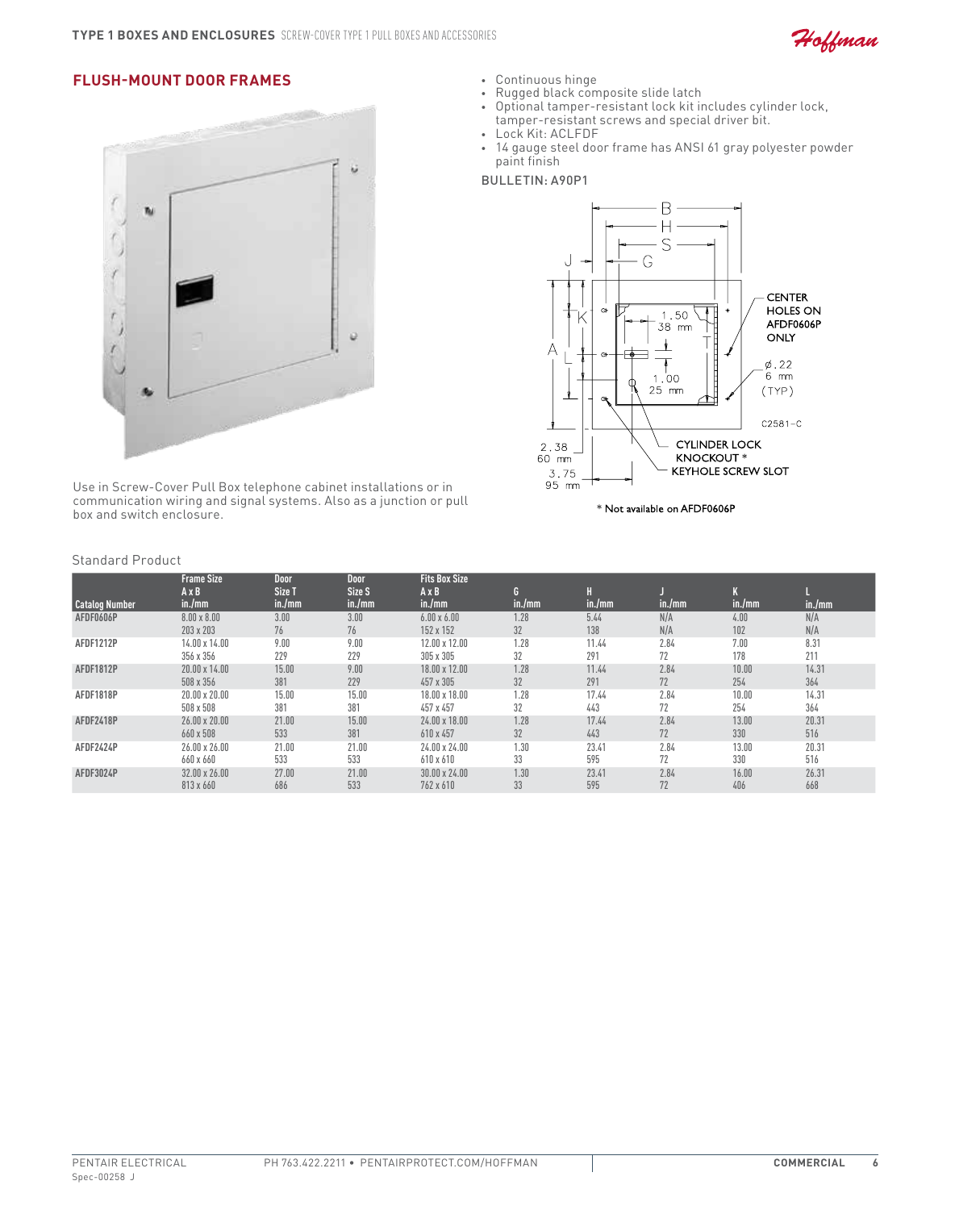

## **Type 1 Locking Window Pull Box Accessory**

Flush- or surface-mount accessory fits Screw Cover, Type 1, boxes to prevent public access to lighting switches and controls. Includes a removable aluminum dead-front mounting surface for component cutouts and four torx-head screws for securing to enclosure.

BULLETIN: A90P1





#### Standard Product

| <b>Catalog Number</b> | $AxB$ in./mm         | <b>Dead Front Panel</b><br>Size D x E<br>in./mm | <b>Mounting Holes</b><br>GxH<br>in./mm | <b>Window Size</b><br>$M \times N$<br>in./mm | Fits Pull Boxes with A x B dimensions of<br>in./mm |
|-----------------------|----------------------|-------------------------------------------------|----------------------------------------|----------------------------------------------|----------------------------------------------------|
| ALDF88W               | $9.00 \times 9.00$   | $6.00 \times 6.14$                              | $4.31 \times 7.44$                     | $6.25 \times 3.88$                           | 8X8                                                |
|                       | 229 x 293            | 152 x 99                                        | 109 x 189                              | 164 x 156                                    | 203 x 203                                          |
| ALDF1212W             | $13.00 \times 13.00$ | 10.00 x 10.14                                   | 8.31 x 11.44                           | 10.25 x 7.88                                 | 12X12                                              |
|                       | 330 x 330            | 254 x 200                                       | 211 x 291                              | 265 x 258                                    | 305 x 305                                          |

A x B = Frame Size